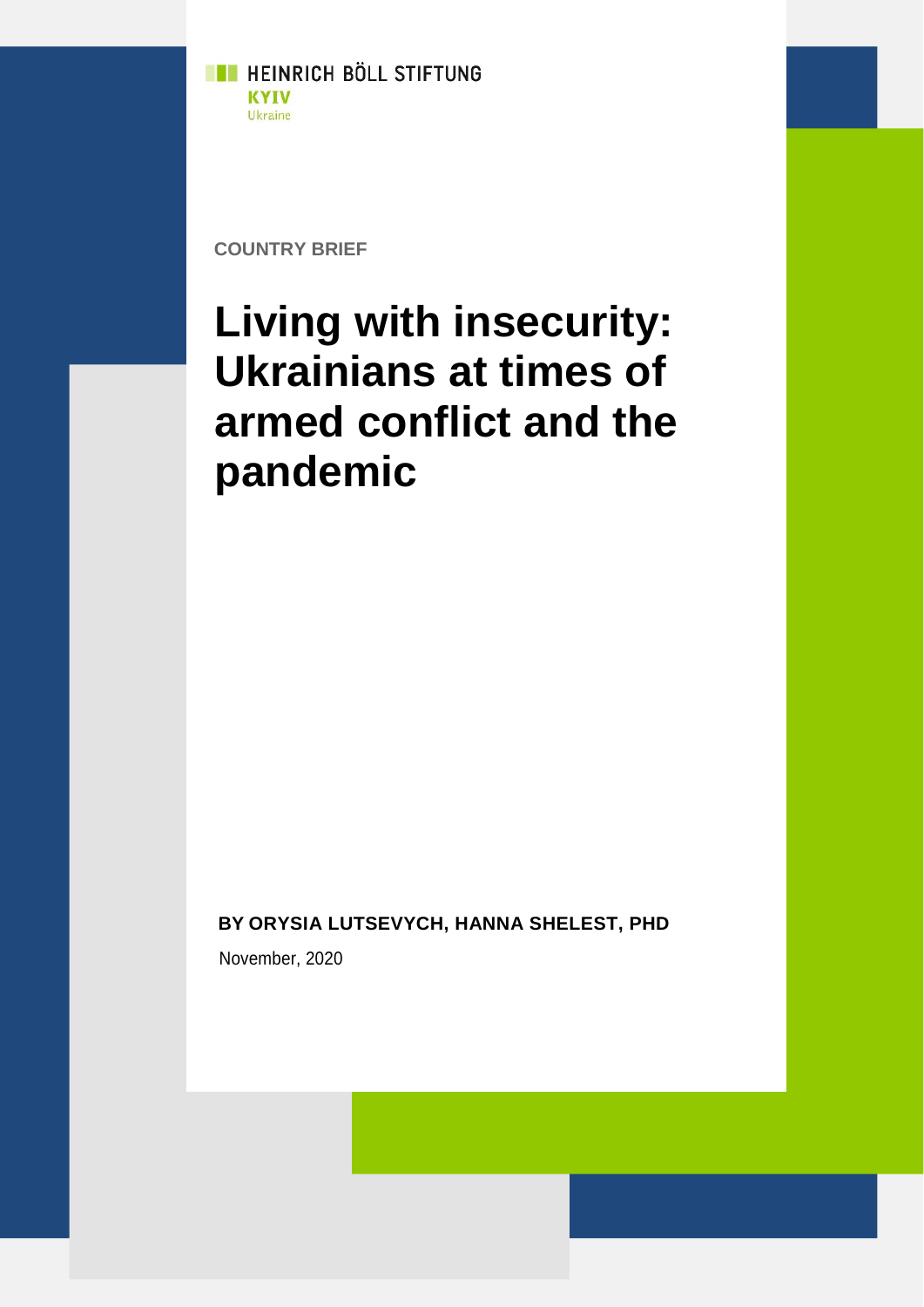## **Table of Contents**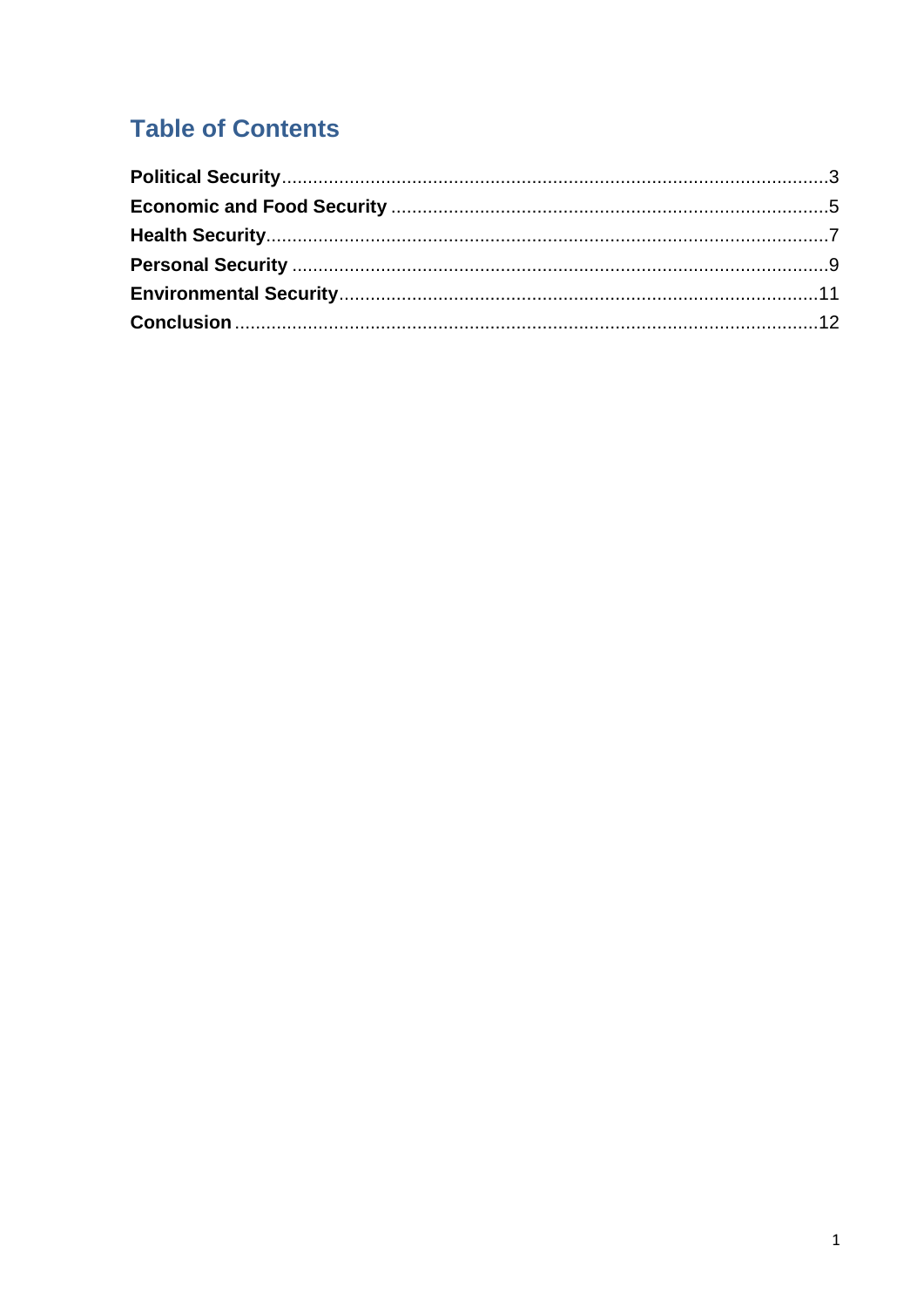### **"Eventually, in places where I come from, trust is an ultimate life threat" Sophia Andrukhovych, "Amadoka"**

Ukrainians are used to living in instability. The country is evolving and developing as a modern state under many internal and external pressures. It is trying simultaneously to build a state and a nation.

Ukraine's current political project is to a large degree defined by the legacy of incomplete state-building, totalitarian trauma due to the indiscriminate use of violence, the Holodomor and the Holocaust, which scarred millions of Ukrainians from east to west. The repressions of the 20th century wiped out the elites who could have led nation-building efforts, tore apart the community-based fabric of Ukrainian society, entrenched extremely high levels of mistrust in the state and normalised centralized decision-making. Ukraine's faith in the national government is so low that they believe it poses a risk to the public interest.

The United Nations defines three main elements of human security - freedom from want, freedom from fear, and freedom to live in dignity. For Ukrainians, human security is intimately connected with the protection of individual rights, the security of their family, kin and local communities, but also preserving their national identity and sovereignty. In contrast to Russia, where security is viewed more as the protection of the state, Ukrainians are naturally more sensitive to the concept of human security.

Contemporary Ukraine is still struggling to consolidate its democracy and construct a rules-based market economy. The popular protest and subsequent Russian aggression of 2013-2014 has put Ukraine firmly on the path towards shedding its Soviet legacy and strengthened societal determination to build a rules-based society. However, this path is turbulent and full of obstacles. There are a myriad of factors that contribute to a heightened sense of human insecurity. The most prominent negative factors are:

• the armed conflict with Russia and the loss of 7% of Ukrainian territory (annexed Crimea and parts of Donetsk and Lugansk regions);

- a sharp economic decline as a result of the war (a 10% fall in GDP nationwide and around 30% in Donbas), and more recently the COVID-19 pandemic (a predicted 6% drop in GDP);
- anxiety related to the pandemic and the weak capacity of state institutions, including the public health system, to cope with the crisis;

● low trust in national government and dissatisfaction with the direction Ukraine is going;

• a toxic public space, especially with regards to the political sphere, which is polluted by disinformation and divisive content originating from Russian and Russia-allied information sources, but also by domestic political opponents from large financial groups that oppose reform.

Modern-day hardships cause strong anxiety among citizens of Ukraine. Personal security is a priority for Ukrainian families, who do not expect quick improvements from reforms and have adopted strategies based on self-reliance. Poverty, access to medical care and employment are the most important issues for them and their families<sup>1</sup>.

But on the positive side, this is offset by a sense of optimism, hope, and purpose. These features are critical for any resilient society. Ukrainians maybe not be happy now, but

 $\overline{a}$ <sup>1</sup> Допоможи собі сам: українці розчаровані в реформах, але готові підтримувати одне одного та свої громади. 09.10.2020. https://engage.org.ua/dopomozhy-sobi-sam-ukraintsi-rozcharovani-v-reformakh-ale-hotovi-pidtrymuvaty-odne-odnoho-ta-svoihromady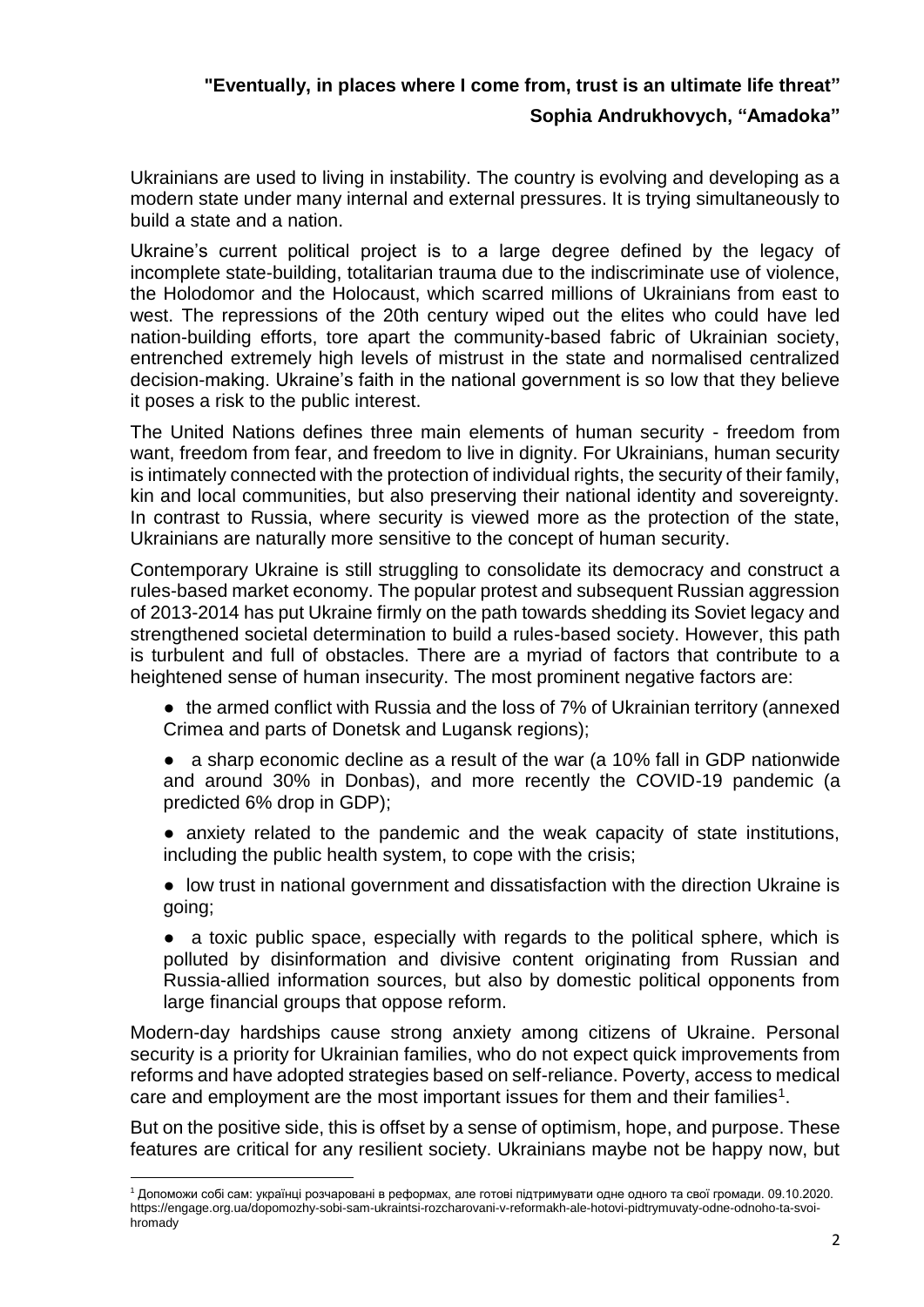they do believe that in the next five years their children will be better off.<sup>2</sup> Public opinion polls demonstrate a strong determination to defend Ukraine from Russian aggression, and 85% identify themselves as patriots of Ukraine.<sup>3</sup>

Statements and initial conceptual documents indicate that building human-centric policies is central to how President Zelenskyy's team want to approach the issues, including in the security sphere. This is a response to the high priority placed on human security by Ukrainian households, where concerns over poverty, access to healthcare, and the risks of unemployment predominate. The new National Security Strategy for 2020-2025 reflects this approach. It states '*human life, health, dignity, immunity and security are the highest social values'<sup>4</sup>* .

This paper will detail key components of human security, focusing on political, environmental, food, health, and personal security. Reflecting on the impact of the ongoing conflict in the east and the effects of COVID-19, it takes a holistic view of the huge range of challenges that are contributing to heightened human insecurity.

#### <span id="page-3-0"></span>**Political Security**

The political sphere in Ukraine remains quite volatile and susceptible to various influences, both internal and external. Overall, Ukrainians are free to express their views, organize and engage with the political process. Ukraine is a democracy, a partly free system as defined by Freedom House.<sup>5</sup> The government has not introduced any COVID-related restrictions on political or civil liberties. At times when Russia's rulers are consolidating their authoritarian grip on society, Ukraine is moving towards being a more liberal and open political society, even as it fights a war. This is counterintuitive but very significant.

Generally, the opposition and new parties have space to participate in political life. The entry barrier into politics is still high but the fact that the new reformist political party Voice (Golos) managed to enter parliament in 2019 testifies to improvements in representative democracy in Ukraine. There is fierce political competition in the parliament. The absolute majority of the ruling party, though currently crumbling, was being used to restrict the degree of influence of the opposition parties. This often took the form of ignoring amendments to bills proposed by the opposition, providing little time for deliberations and minimising access to leading positions in committees. This could be viewed as an attempt to weaken an important democratic institution.

Ukrainians voted in local elections on 25 October 2020. More than 144 political parties campaigned, and voting took place for the first time under the new electoral code, which introduced open party lists. The new electoral code opened the political process to more women by requiring that female candidates accounted for at least 40% of the total across all segments of the list. The voting rights of internally displaced persons (IDPs) were also improved. Some minor violations aside, the preliminary conclusion of the OSCE ODIHR mission was positive.<sup>6</sup>

The distinguishing feature of this campaign was the prominence of new regional political parties, established by mayors and local elites, which won in most large cities. In many cities, incumbent mayors were re-elected. They ran independently of Zelenskyy's

<sup>-</sup><sup>2</sup> Happiness Report, 2019, Yalta European Strategy. https://yes-ukraine.org/files/pdf/Happiness\_report\_2019.pdf

<sup>3</sup> Rating Group, 14.10.2020, http://ratinggroup.ua/research/ukraine/fbb3f3c52d452cdd1646d4a62b69dba5.html

<sup>4</sup> President approved new National Security Strategy, September 2020, Office of the President of Ukraine,

https://www.president.gov.ua/news/volodimir-zelenskij-zatverdiv-strategiyu-nacionalnoyi-bezpek-63577

<sup>5</sup> Freedom House Report 2020, https://freedomhouse.org/country/ukraine/freedom-world/2020

<sup>6</sup> У ОБСЄ заявляють, що місцеві вибори в Україні відбулися спокійно з дотриманням процедур, 27 October, 2020 https://vybory.detector.media/2020/10/27/u-obse-zayavlyayut-scho-mistsevi-vybory-v-ukrajini-vidbulysya-spokijno-zdotrymannyam-protsedur/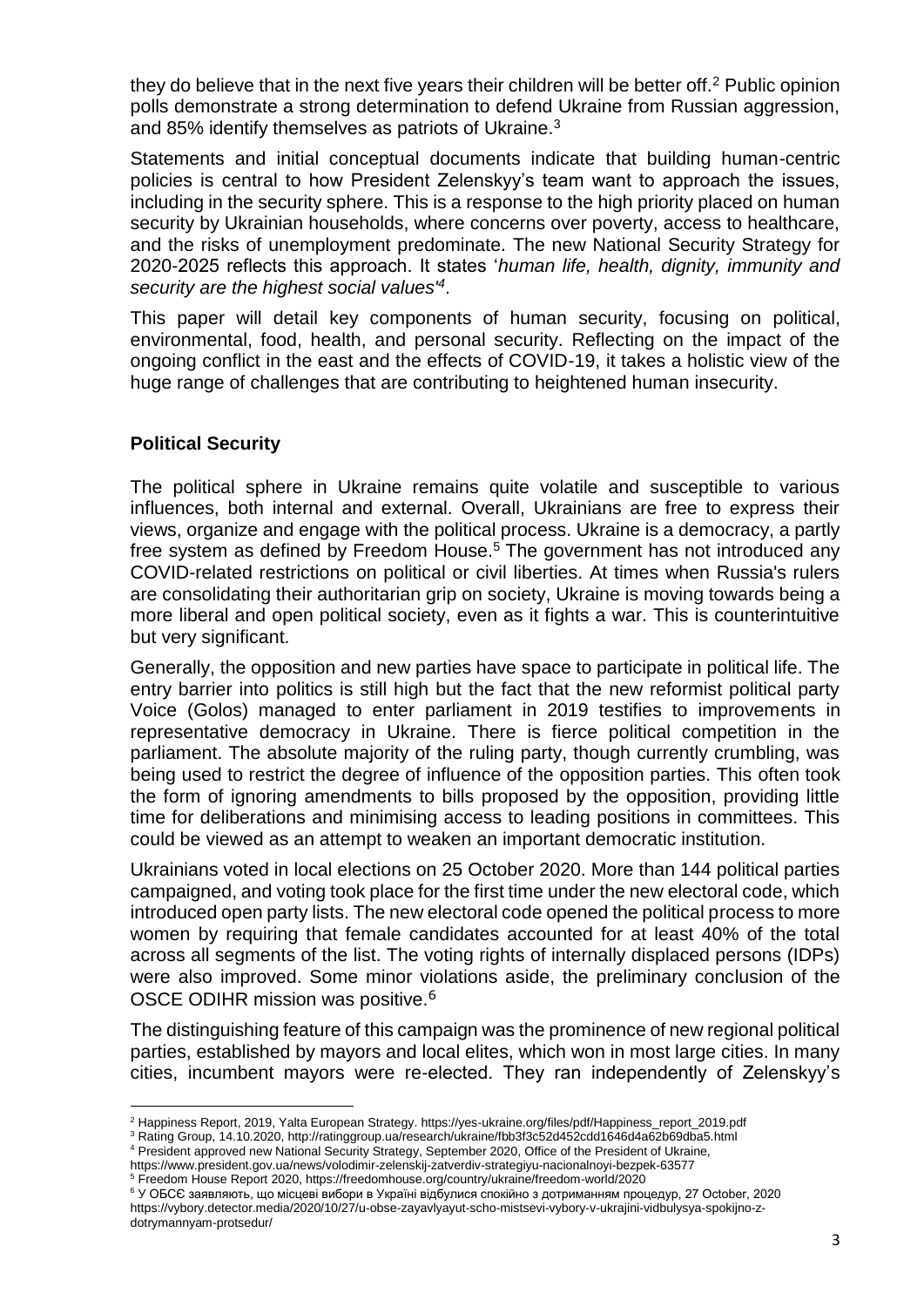Servant of the People and other national parties. The fragmentation of the political landscape, alongside the growing popularity of Russia-aligned parties in the south and east, such as Opposition Platform - For Life and blogger Shariy's party, are worrying trends. Voters in the southeast disillusioned with Zelenskyy are swinging back to the parties of the Yanukovych area and new political projects that are populist and divisive in nature, such as Shariy's party. Due to COVID-19 and general disillusionment, only 36% of Ukrainians voted, which is one of the lowest turnouts in local elections in the history of independent Ukraine.

Journalists and local activists, especially those reporting on corruption, experience threats and intimidation. Attacks on activist Serhiy Sternenko from Odesa, the murder of Kateryna Hanszuk from Kherson, and the recent night-time arson attack on the home of campaigner Vitaly Shabunin prove that civic anti-corruption activism is risky.

Political security is undermined by the weak rule of law, with courts being poor instruments for protecting human and civil rights. Often captured by political and business groups, they are not trusted by Ukrainians. A total 66% believe judges are fully or mostly dependent and fair trials are unlikely, with 'justice' available only to those who can pay for it.<sup>7</sup> Also, 75% of Ukrainians fully or mostly distrust the court system.

Despite the risks, parts of Ukrainian society remain mobilized to advocate for various issues, including the terms of a peace settlement in Donbas and demanding justice for cases of brutal attacks on activists. One of the most prominent examples recently was the 'No to Capitulation!' movement. The activists demanded that Zelenskyy state clear 'red lines' concerning implementation of the Minsk Agreement and the resolution of the war in Donbas. The pressure of public opinion that was created resulted in the Ukrainian official position being modified to make security measures (in particular, control over the Ukrainian-Russian border) a priority over the start of the political process for the post-conflict reintegration of Donbas. As a result, local elections did not take place in the occupied territories.

The 'anti-capitulation' movement was an eclectic mix of opposition parties, civic activities, veterans of the war in Donbas, and several right-wing radical groups. With the increased circulation of firearms and large numbers of veterans of war, these groups are more visible in Ukrainian society than before<sup>8</sup>. They remain outside of official politics. None of them gained seats in the local elections. But they contribute to growing threats of violence and are implicated in attacks on more liberally inclined civil society groups, especially LGBT+ and ethnic minorities, in particular the Roma community. The number of these attacks increased in the first quarter of 2020, with disturbances taking place in Odesa, Dnipro, Kharkiv and Zaporizhzhya.<sup>9</sup>

The Ukrainian media space is quite diverse and pluralistic; however, the quality of political news is negatively impacted by constant in-fighting between different financial interest groups, which use the public information space to attack their opponents. The conflict and issues of national identity are often exploited by some political groups to polarize society. Zelenskyy's strategy is to avoid divisive issues and try to unite Ukrainians behind an agenda of prosperity and economic growth. However, narratives of 'forced Ukrainization' (supporting development of Ukrainian language) were exploited by pro-Russia parties in local elections.

Disinformation has a significant corrosive effect on political security. Exploiting

 $\overline{a}$ 

<sup>7</sup> Оцінка громадянами діяльності влади, рівень довіри до соціальних інститутів та політиків, електоральні орієнтації громадян (лютий 2020р. соціологія), Eazumkov Center, 24.02.2020, https://razumkov.org.ua/napriamky/sotsiologichnidoslidzhennia/otsinka-gromadianamy-diialnosti-vlady-riven-doviry-do-sotsialnykh-instytutiv-ta-politykiv-elektoralni-oriientatsiigromadian-liutyi-2020r

 $8$  We are referring to such groups as National Corps, C14, Tradition and Order, Unknown Patriot, Faicor.

<sup>9</sup> 'З початку року зафіксували 74 випадки переслідування активістів', Zmina, 22.10.2020, https://zmina.info/news/z-pochatku-2020-roku-pravozahysnyky-zafiksuvaly-74-vypadky-peresliduvannya-aktyvistiv/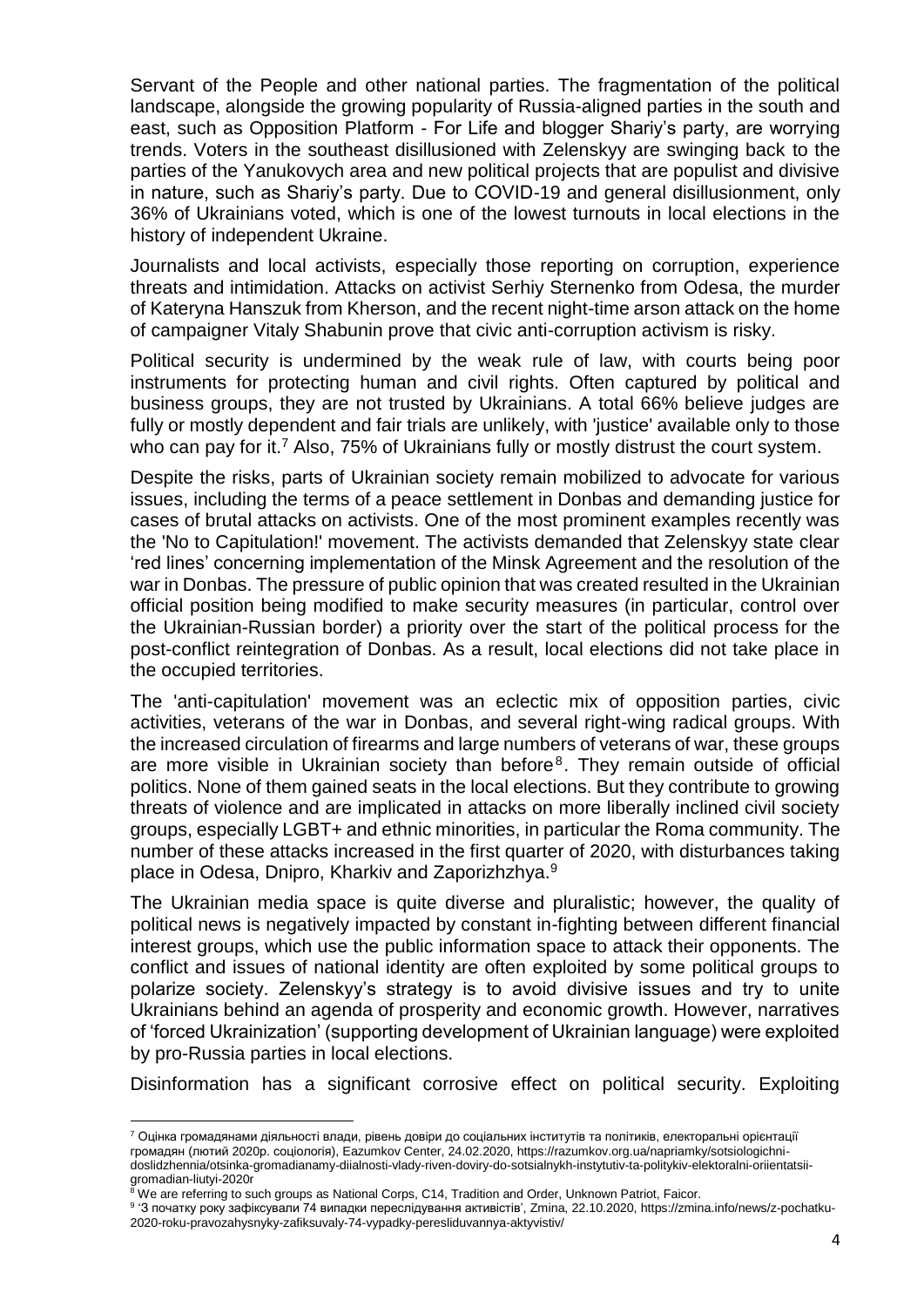disillusionment, lack of trust, and strong anti-elitist sentiments, Russian and some Ukrainian media owned by pro-Russian politicians (especially Viktor Medvedchuk's media holding company) and social media networks spin anti-Western narratives, try to discredit Zelenskyy's peace-making efforts and spread COVID disinformation. Antireform forces are trying to obstruct reform efforts by spreading anti-Western propaganda. The most popular COVID-related disinformation was about the origin of the virus (including claims about 'US laboratories in Ukraine') and methods of treatment, as well as George Soros's supposed role in causing the pandemic.<sup>10</sup> Many of the latest disinformation attacks are aimed at Ukrainian cooperation with the IMF and other international financial institutions.

Despite these challenges, Ukrainian citizens are slowly growing in confidence and empowerment to act to defend their rights and contribute to the well-being of their communities. A recent survey shows increasing interest in being engaged, and that 61% of those who were actively engaged achieved positive results. The share of those who believe that only the state should be in charge of solving Ukraine's problems is decreasing. Every fifth Ukrainian thinks that each individual citizen should also be involved in the fight against corruption.<sup>11</sup> Decentralization also creates an enabling environment for activism, whereby communities co-design transparent rules for managing public resources, leading to more trust in the system.

#### <span id="page-5-0"></span>**Economic and Food Security**

The Ukrainian economy remains fragile, with many structural problems inherited from incomplete reforms. The economic consequences of the military conflict with Russia are severe. The war has hit the most resource-rich and industrialised parts of Ukraine. According to the Ukrainian Ministry of Economy, Ukrainian direct economic losses are equivalent to five billion USD.<sup>12</sup> An independent study puts a minimum price tag of 22 billion USD on rebuilding Donbas.<sup>13</sup>

The shock of the loss of Crimea and parts of Donbas and the closure of the Russian market was partially offset by progressive reforms and the re-orientation of Ukrainian exports to the EU market. Today around 40% of Ukraine's exports go to the EU. Ukraine managed to restore macro-economic stability, but at a high cost to its citizens. As a result of the closure of insolvent banks and those connected to oligarchs, many Ukrainians lost their deposits. As of June 2020, over 3 billion UAH (around \$100 million) worth of deposits have not been recovered under the state guarantee programme.<sup>14</sup>

The COVID epidemic has undercut Ukraine's mild economic recovery. Real GDP dropped 11 per cent in the second quarter of 2020, and an annual drop of six per cent is predicted.<sup>15</sup> Measures to slow the spread of the virus that closed businesses mostly hit micro, small, and medium-sized enterprises. These sectors of the economy are in real danger of serious long-term decline, as the share of those reporting risk of permanent closure has increased from seven per cent pre-COVID to 59 per cent.<sup>16</sup>

<sup>-</sup><sup>10</sup> Disinformation Resilience Index - COVID-19 Crash test 2020. Foreign Policy Council "Ukrainian Prism", https://dri.org.ua/summary/en

<sup>11</sup> Допоможи собі сам: українці розчаровані в реформах, але готові підтримувати одне одного та свої громади. USAID, Engage, 9.10.2020, https://engage.org.ua/dopomozhy-sobi-sam-ukraintsi-rozcharovani-v-reformakh-ale-hotovi-pidtrymuvaty-

odne-odnoho-ta-svoi-hromady/?fbclid=IwAR1zWNR3vODfKY3v4RcF7e3aXJBswKdIb0J2yoOEw8tp\_\_aKr2jDang7bNM <sup>12</sup> Losses of Ukraine's economy from Russian aggression reach \$150 bln - Mylovanov. 09.12.2019,

https://www.ukrinform.net/rubric-economy/2833965-losses-of-ukraines-economy-from-russian-aggression-reach-150-bln.html <sup>13</sup> Economic Challenges and Costs of Reintegrating the Donbas Region in Ukraine, WIIW, June 2020,

https://wiiw.ac.at/economic-challenges-and-costs-of-reintegrating-the-donbas-region-in-ukraine-dlp-5351.pdf

<sup>14</sup> Українці не забрали 3 мільярди гривень із збанкрутілих банків. Як отримати гарантовані державою депозити, 23.06.2020, https://www.epravda.com.ua/publications/2020/06/23/662158/

<sup>15</sup> Експерти погіршили прогноз падіння економіки України. 11.08.2020, https://finclub.net/ua/news/eksperty-pohirshylyprohnoz-padinnia-ekonomiky-ukrainy.html

 $^{16}$  Звіт про дослідження мікро-, малого, та середнього підприємництва, Info Sapiens, 24 September 2020,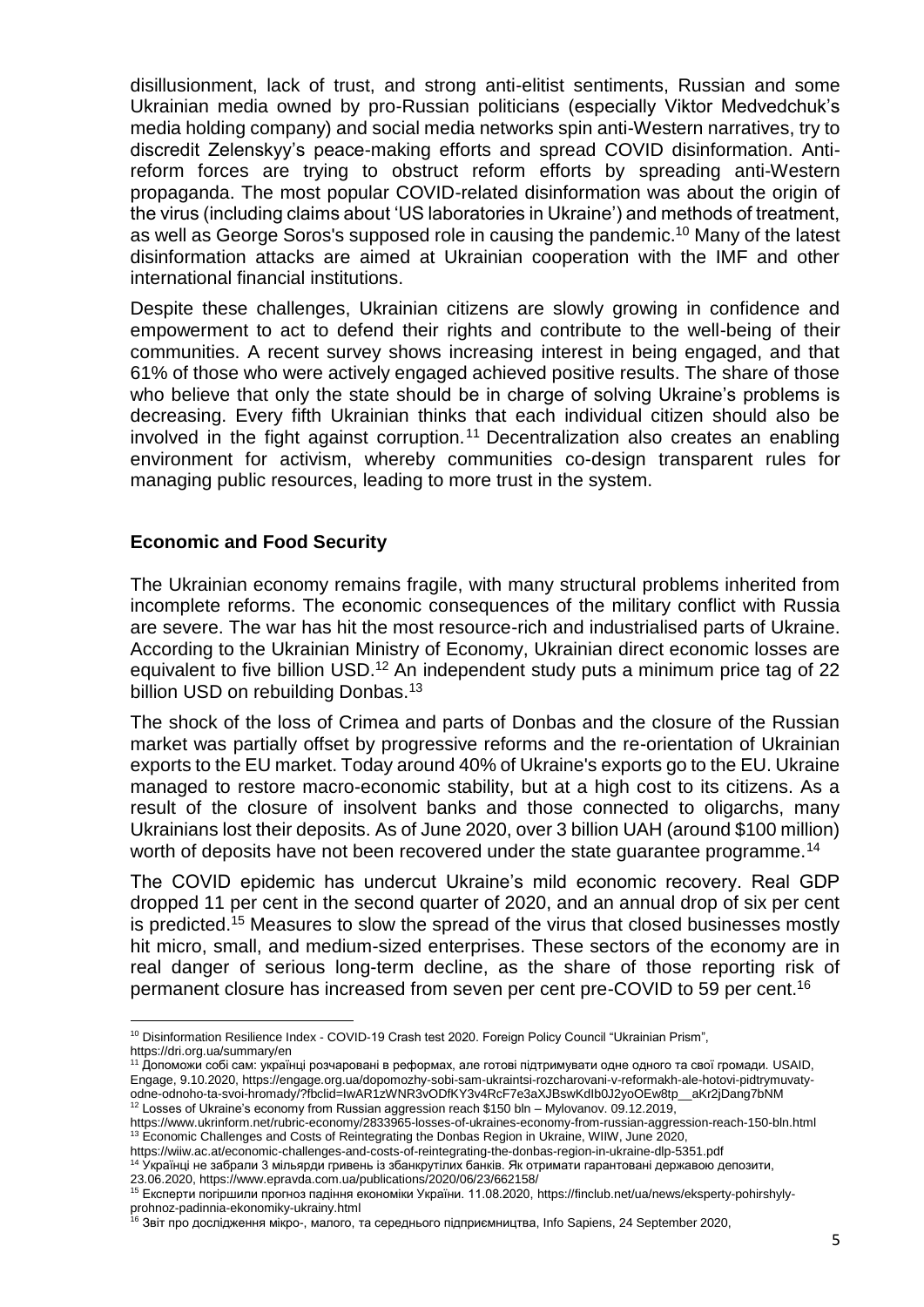Since restrictive measures were introduced, about 400,000 people have registered as unemployed, with half finding new jobs via the State Employment Agency.<sup>17</sup> Those in low paygrades, unskilled workers, and young people are especially vulnerable, as are women: one in five will face difficulties returning to work, as opposed to just one in ten men. Unofficially, over three million Ukrainians were facing so-called 'hidden unemployment': either salary reductions or being forced to take unpaid leave.<sup>18</sup> This gap in the statistics supports the assumption that there is a large shadow economy and shows how official data fails to provide a basis for effective policy-making in Ukraine.

The COVID-19 pandemic has also complicated Ukraine's fight against poverty. Between 2015 and 2019, Ukraine demonstrated a positive trend in reducing poverty. A recent UNICEF report predicted that, according to the less pessimistic scenario, absolute poverty would increase from 27 per cent to 43 per cent.<sup>19</sup> Currently, poverty is an issue for 47 per cent of households and the risk of unemployment for 33 per cent.<sup>20</sup>

Nevertheless, the structure of the economy and favourable global trade conditions for Ukrainian export provided a buffer against the crisis. Ukraine's international currency reserves have risen to USD 29 billion, the largest increase since 2011<sup>21</sup>. Consumer confidence has slowly been picking up since July 2020, although citizens are refraining from large purchases<sup>22</sup>. With no risk of immediate default, the incentive to implement the IMF's conditions and to push for structural reform has weakened. This is one of the main risks to prosperity. Without investments, both domestic and foreign, Ukraine is unlikely to make the leap required to join the club of prosperous nations.

Data shows that many families, and especially those in vulnerable groups, have high economic insecurity. In Ukraine, basic food products consume 42 per cent of the minimum wage, as compared to 15 per cent in neighbouring Poland.<sup>23</sup> Savings are relatively low. Before COVID-19, 80 per cent of Ukrainians had the equivalent of only three months of their income in savings.<sup>24</sup> Many of these funds are now depleted.

Remittances from labour migrants are a lifeline for many households in Ukraine. The National Bank of Ukraine estimates that their volume in 2020 will decrease by 20 per cent and will equal 10 billion USD.<sup>25</sup> Even with this decline, the amount is impressive and is three times the size of FDI inflows. Because of restrictions imposed by EU member-states in March-May 2020, over 500 000 Ukrainians returned home, mostly those on short-term contracts. In the medium term, those who had contracts were able to return, but COVID-19 clearly complicated Ukrainians' participation in on the European labour market.

The impact of COVID-19 was more severe for Ukrainians living near the contact line, which is around 400 km long. Over three-quarters of the 381 households interviewed for a ReliefWeb report in both urban and rural towns in Donetsk and Luhansk regions reported adverse socio-economic impacts resulting from COVID-19. The primary

-

https://www.unicef.org/ukraine/media/5811/file/COVID%20impact%20on%20poverty%20ukr.pdf

 $^{20}$  Допоможи собі сам: українці розчаровані в реформах, але готові підтримувати одне одного та свої громади, https://engage.org.ua/dopomozhy-sobi-sam-ukraintsi-rozcharovani-v-reformakh-ale-hotovi-pidtrymuvaty-odne-odnoho-ta-svoihromady/

https://www.epravda.com.ua/news/2020/01/14/655769/

https://sapiens.com.ua/ua/publication-single-page?id=135

<sup>17</sup> З початку карантину роботу втратили майже 450 тисяч українців. Ріст безробіття зупинився, 03.09.2020,

https://babel.ua/news/50480-z-pochatku-karantinu-bezrobitnimi-stali-mayzhe-450-tisyach-ukrajinciv-zrostannya-chisla-zupinivsya 18 Якою була ситуація на ринку праці під час карантину та чи відбувається відновлення?, Center for Economic Strategy, 28.07.2020, https://ces.org.ua/labor-market-during-quarantine-ukraine

<sup>19</sup> Боротьба з COVID-19 в Україні: початкові оцінки впливу на бідність, UNICEF, 15.04.2020,

<sup>&</sup>lt;sup>21</sup> Anders Åslund, Ukraine's reforms in doubt as political climate changes, Atlantic Council, 08.10.2020,

https://www.atlanticcouncil.org/blogs/ukrainealert/ukraines-reforms-in-doubt-as-political-climate-changes/

<sup>&</sup>lt;sup>22</sup> InfoSapience, Index of Consumer Confidence, 20.10.2020<https://sapiens.com.ua/ua/publication-single-page?id=137>

<sup>&</sup>lt;sup>23</sup> Споживчий кошик: зростання зарплат в Україні випередило зростання цін, 14.01.2020,

<sup>&</sup>lt;sup>24</sup> Опитування GFK: як українці заощаджують гроші, 28.11.2019, https://minfin.com.ua/ua/deposits/articles/opros-gfk-kakukraincy-kopyat-dengi/

<sup>&</sup>lt;sup>25</sup> Remittances of labor migrants to Ukraine will fall by 20% in 2020, KyivPost, 4.05.2020,

https://www.kyivpost.com/business/remittances-of-labor-migrants-to-ukraine-will-fall-by-20-in-2020.html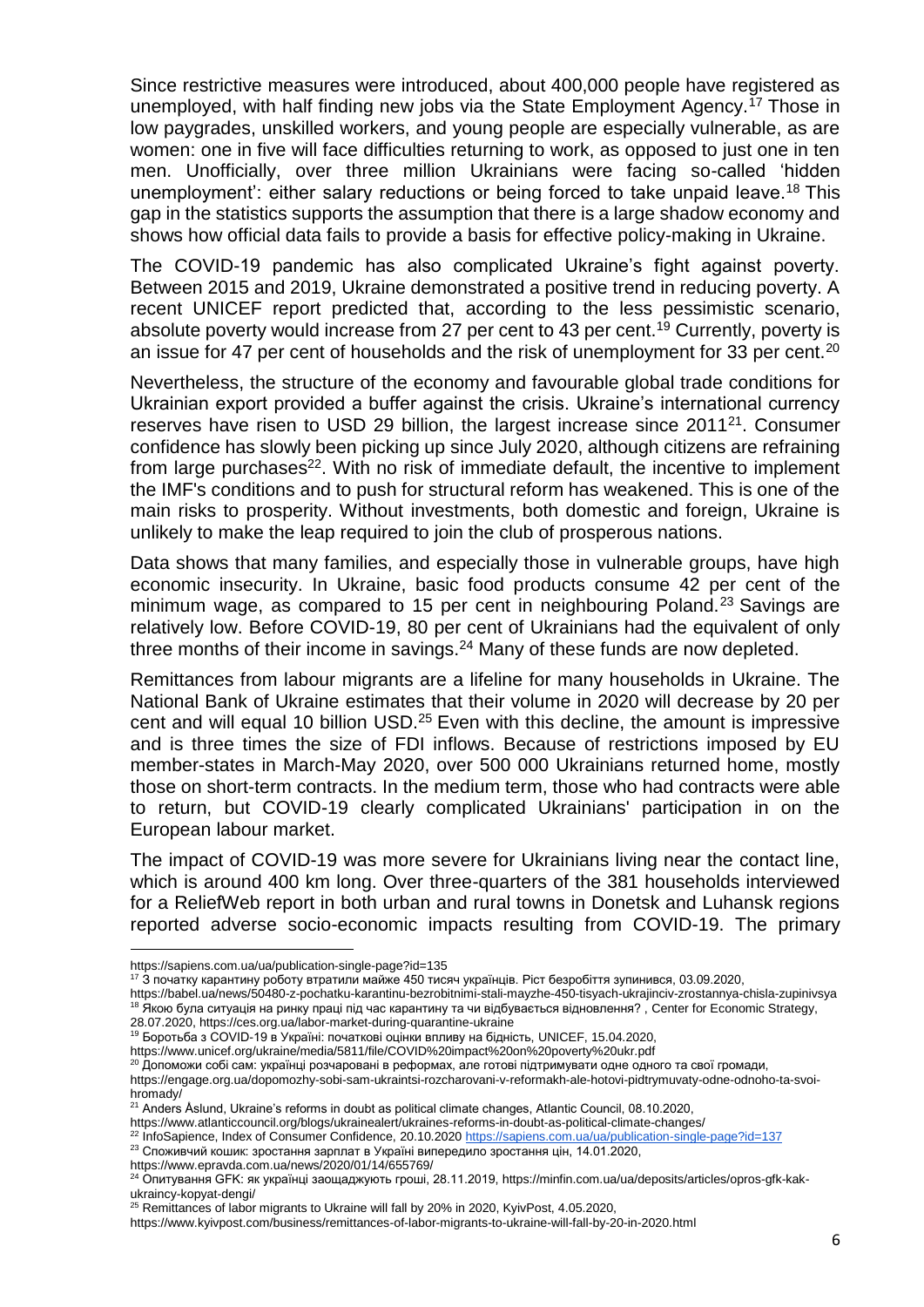concerns cited were increases in the prices of food and hygiene items and transport costs, as well as the loss of household income and crowded living conditions due to quarantine measures.<sup>26</sup>

The Ukrainian government has set up a state stabilization fund to address the consequences of the COVID-19 pandemic. This instrument, which is inflexible, bureaucratic and carries quite high risks of corruption, provided minimal relief either for public health or the economic consequences of the pandemic. Of the UAH 65 billion in the fund, only 25 per cent was used directly for the needs of the public health sector. The majority of the funds were spent on infrastructure projects, particularly roadbuilding. Civil society groups appealed to the president to re-direct state aid to address shortages in the medical sector, especially as the second wave is driving many hospitals to full capacity.<sup>27</sup>

In terms of social support, the state response to protect the most vulnerable groups included one-time payments to families with children with disabilities, some increase in pensions, simplified procedures to apply for state support for energy subsidies and a moratorium on penalties for late utilities payments.

After the population was hit by new economic difficulties, public opinion reversed compared to June 2019, and the majority of Ukrainians now think that the country is moving in the wrong direction. Citizens mostly blame the government's incompetence for deepening the economic crisis.<sup>28</sup>

#### <span id="page-7-0"></span>**Health Security**

The World Health Organization defines health security as "the activities required, both proactive and reactive, to minimize the danger and impact of acute public health events that endanger people's health across geographical regions and international boundaries"<sup>29</sup>. In Ukraine, many risks related to health security were highlighted by the COVID-19 pandemic. Most of the problems of the health system were well-known before, however, the change in the ruling elite in summer 2019 added a new complexity, as the process of significant reforms initiated by the previous government has been undermined and questioned. As a result, global challenges due to COVID-19 combined with the poor condition of the state health system and the stalled reforms put a serious strain on the quality of public health services. This affected millions of Ukrainians, who believe that improving medical services should be a top priority of the state<sup>30</sup>.

Ukraine inherited a Soviet-style system with a large number of hospital beds and doctors but dilapidated facilities and inadequate funding. Pandemics, health emergencies, and a weak health system not only cost lives but also pose some of the greatest risks to the global economy and security faced today<sup>31</sup>. Added to all this is a humanitarian crisis in the conflict-affected areas, where health facilities continue to be damaged by shelling, a shortage of healthcare staff and restricted access to healthcare facilities due to bad roads and security risks.

The medical reform launched in 2018 envisaged three stages, the second one beginning on 1 April 2020. It introduced radical changes to the system, including state

<sup>-</sup><sup>26</sup> Ukraine | Food Security and Livelihoods Assessment, Norwegian Refugee Council, May 2020,

https://reliefweb.int/sites/reliefweb.int/files/resources/lfs-infographic-english-version.pdf

 $^{27}$  Кошти COVID-Фонду потрібно перерозподілити на медичні заходи протидії коронавірусу – заява, 15.10.2020,

https://ces.org.ua/redistribute-to-medical-measures-to-combat-coronavirus/

<sup>&</sup>lt;sup>28</sup> Більшість українців причино.можливої економічної кризи восени назвали некомпентентність влади,УНІАН, 2.07.у, 2020, https://www.unian.ua/society/shcho-dumayut-ukrajinci-pro-vladu-koli-bude-ekonomichna-kriza-novini-ukrajini-11059025.html <sup>29</sup> Health security. WHO. https://www.who.int/health-topics/health-security/#tab=tab\_1

<sup>30</sup> New Ukraine Municipal Poll Reveals Concerns over Medical Institutions Prior to COVID-19 Outbreak, IRI, 15.04.2020,

https://www.iri.org/resource/new-ukraine-municipal-poll-reveals-concerns-over-medical-institutions-prior-covid-19

<sup>31</sup> Health security. WHO. https://www.who.int/health-topics/health-security/#tab=tab\_1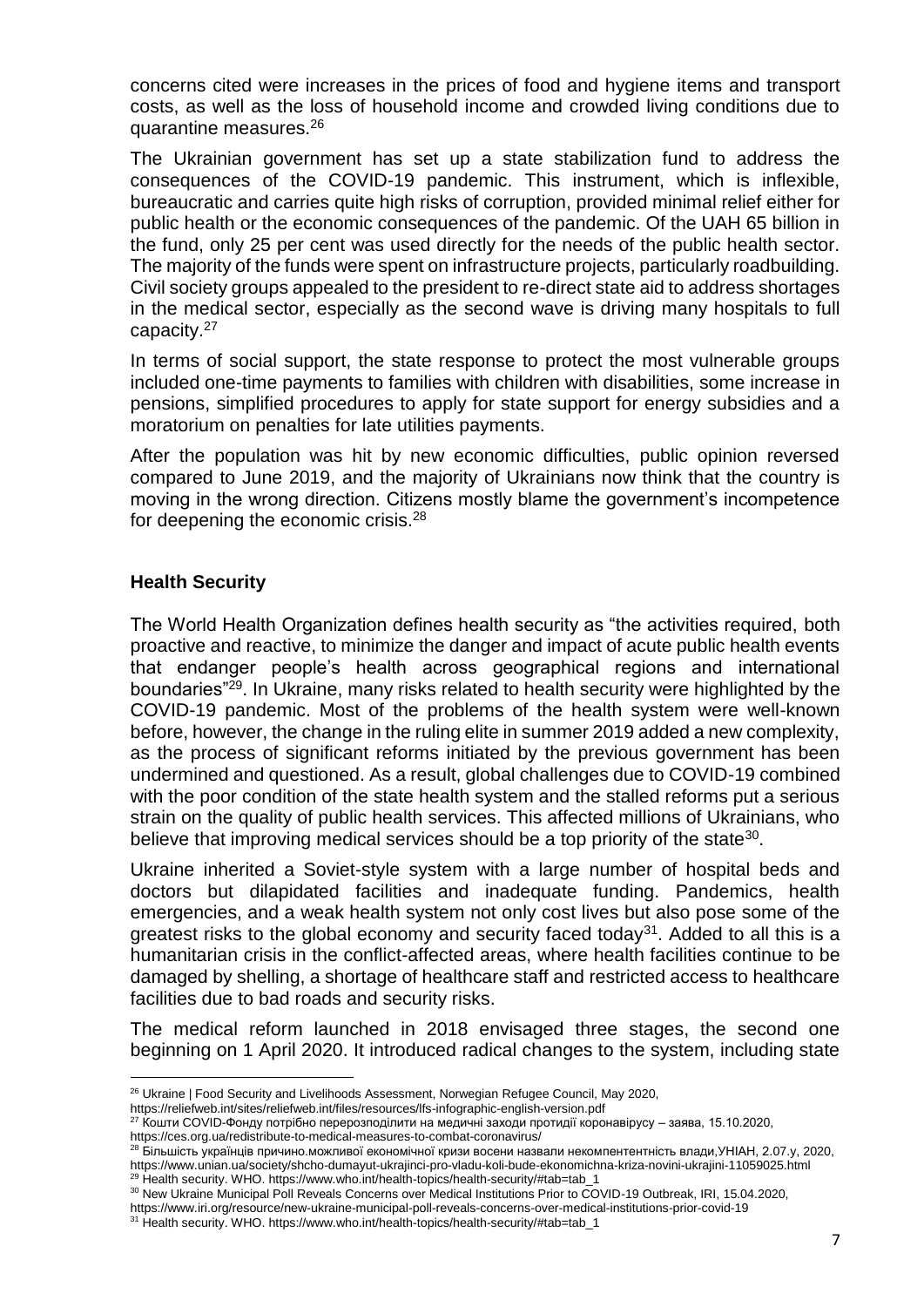funds being allocated for actual services provided by doctors. It also made procurement of medicines more transparent. However, in May 2020, the health minister and head of the respective parliamentary committee announced changes to the reform. The president supported this action<sup>32</sup>. This decision in the midst of the pandemic added uncertainty and caused major delays to the reforms. The State Agency for Medical Procurement is under constant attacks by strong vested interests linked to pharmaceutical companies that are used to selling medicines at inflated prices.

In March 2020, according to the Global Health Security Rating, Ukraine was 98<sup>th</sup> out of 195 countries for its average level of preparedness (scoring 38 index points out of 100). In Europe, it was 38th out of 43 countries. One of the lowest scores was received for "Emergency preparedness and response planning," about which the report's authors stated, "*There is no national public health emergency response plan in place that addresses planning for multiple communicable diseases with pandemic potential… The State Emergency Response Plan is very general. It covers all manner of emergencies, including health emergencies such as pandemics alongside natural disasters and nuclear explosions. It does not, however, contain detailed specific provisions related to pandemics, but rather addresses general issues about how the state will function during an emergency"* <sup>33</sup> *.*

The inconsistencies in public health governance were exposed with new intensity in early 2020. Ukraine was shaken by many events: three changes of health minister within a month, the failure to adopt preventive measures after the recommendation of the National Security and Defence Council in January 2020, severe restrictions to public life without efforts to prepare hospitals, chaos with medical supplies and the abrupt closure of airspace with millions of citizens stranded abroad.

Despite initially facing only a relatively mild incidence of COVID-19 cases (around 300 daily cases), the authorities struggled to prepare hospitals and failed to achieve wide compliance with face mask-wearing in public spaces. Significant amounts from the COVID-19 state stabilisation fund by-passed the healthcare system and vulnerable groups and were allocated for road construction and bonuses for the police.<sup>34</sup> As a result, the October 2020 statistics showed a significant increase in infections of up to 8,000 a day. Elderly people with disabilities have been hit especially hard. They are often lonely, isolated and have limited capacity to deal with the related challenges.<sup>35</sup>

The situation in the occupied Donbas is even more severe. Exchanges of fire remain commonplace, and at least 160 health facilities have been targeted since the onset of the armed conflict. Of those, 130 are still not fully operational, according to WHO reports.<sup>36</sup>

However, society appeared more resilient to such challenges than the state. Years of civic initiatives to support the frontline and high trust in volunteers, coupled with support from the private sector, all helped cushion the shock and provided the networks necessary to respond to the pandemic. Currently, in many cities, volunteers are driving initiatives to supply hospitals and clinics with the necessary equipment, especially in villages and small towns. Ukrainians are receptive to donating for healthcare needs. The top destination for individual donations even prior to COVID-19 was support for people with medical needs, especially cancer patients and children<sup>37</sup>. A glimmer of hope

-

<sup>32</sup> Зеленський заявив, що не може допустити другого етапу медреформи в нинішньому вигляді. 4.05.2020. LB. https://lb.ua/news/2020/05/04/456731\_zelenskiy\_zayavil.html

<sup>33</sup> Global Health Security Index. 2019. https://www.ghsindex.org/country/ukraine/

<sup>34</sup> Коронавірус в Україні: чому гроші з COVID-фонду йдуть на дороги? DW. 1.09.2020. https://p.dw.com/p/3hoBO

<sup>35</sup> Ukraine: WHO continues its essential work impartially during times of conflict. WHO. 19.08.2020. https://www.who.int/newsroom/feature-stories/detail/ukraine-who-continues-its-essential-work-impartially-during-times-of-conflict

<sup>36</sup> WHO action in Ukraine. WHO. 2020. https://www.euro.who.int/en/health-topics/health-emergencies/ukraines-humanitariancrisis/who-action-in-ukraine

<sup>&</sup>lt;sup>37</sup> Благодійність очима українців, Zagoriy Foundation, 2019, https://zagoriy.foundation/wp-content/uploads/2019/12/zf-brochuredigital.pdf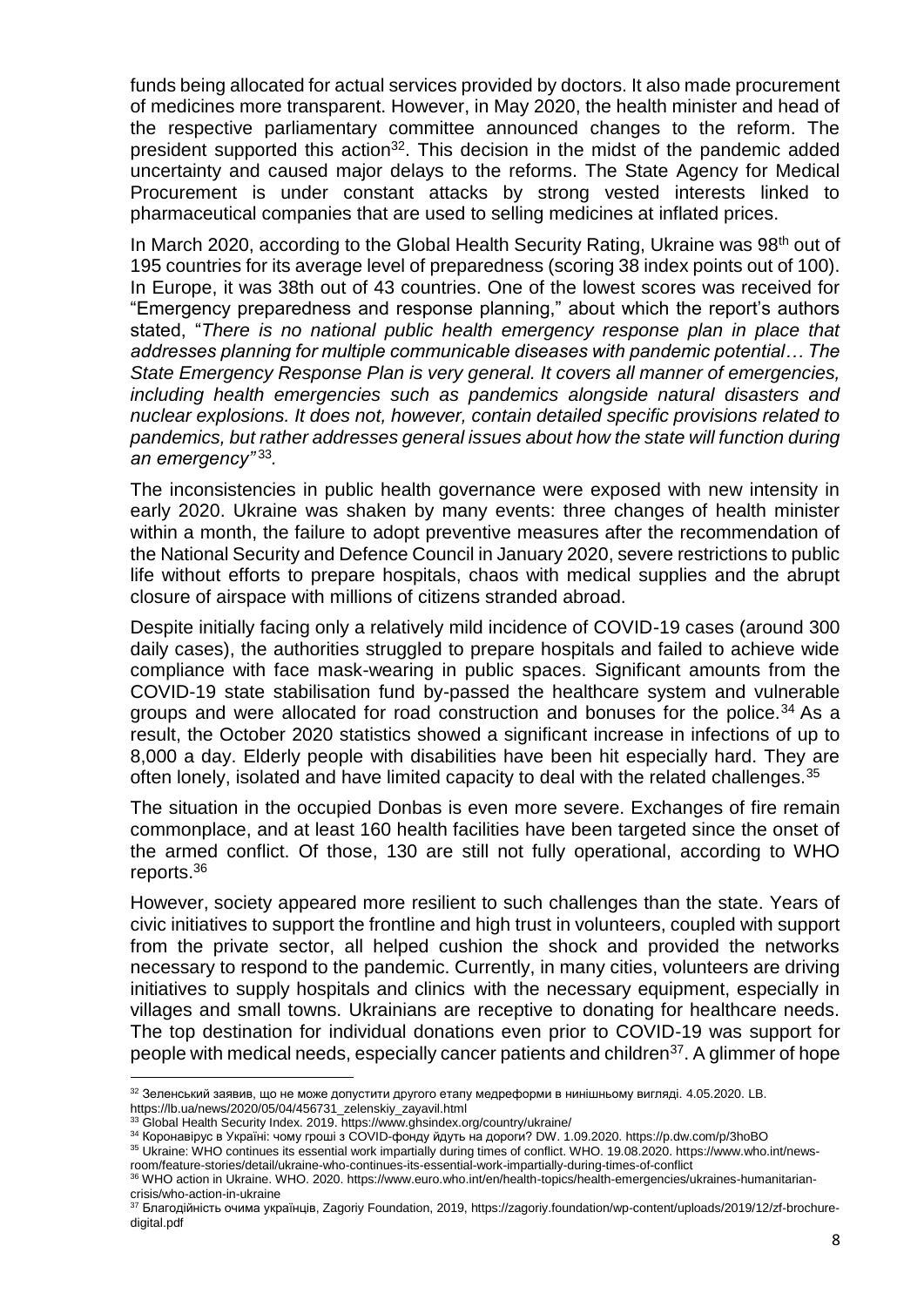is also offered by decentralization and better allocation of resources. The national government is investing in the modernisation of healthcare facilities from the Regional Development Fund<sup>38</sup>. This is a demand-driven facility with projects submitted by newly created amalgamated communities based on local needs.

COVID-19 aside, the general situation with public health is quite pessimistic. According to the Global Burden of Disease Study 2019, the "healthy life expectancy" indicator in Ukraine is the lowest in Europe at just 61.7 years, compared to 69.5 in Germany and 71.2 in France<sup>39</sup>. One reason is the absence of preventive actions, with the health system predominantly oriented toward curing rather than preventing diseases. The decrease in immunization rates in recent years also has also had negative effects.

#### <span id="page-9-0"></span>**Personal Security**

Personal security is strongly affected by the following factors: the simmering armed conflict in the East, the quality of law enforcement and the security services, and circumstances leading to gender-based violence.

#### **Impact of the military conflict**

There are many negative consequences of the military conflict in the East of Ukraine, initiated and supported by the Russian Federation. Some of them affect wider state security; some undermine economic stability or environmental security; many lead to social instability. In personal security, the situation of internally displaced persons (IDPs) and the problems of mines and explosive remnants of war (ERW) are the most urgent.

#### **IDP issues.**

The number of civilian casualties has recently reached an all-time low thanks to the ceasefire agreed in the summer. However, there are 1.5 million IDPs in Ukraine from the Donetsk and Lugansk regions officially registered by the Ministry of Social Policy, 40 of which 350 000 are people in need, according to the UN agencies. The actual number of IDPs is approximately 2 million, but many have not been registering, as they were not asking for government support.

According to the Dutch Research Council, "roughly half of the IDPs do not intend to return to their pre-conflict place of residence. A mismatch in perceptions about the possible return of IDPs presents an obstacle to successful integration and adaptation"<sup>41</sup> . Ukrainian IDPs face three major problems: social-economic adaptation (including access to medical services and unemployment), full restoration of their political rights, and integration into the Ukrainian information space in order to minimize pro-Russian and anti-government sentiments among this group. Many IDPs suffer mental health problems and heightened anxiety.

The integration of the IDPs requires improvements in their individual rights and their human security. If left unattended, these problems will complicate post-conflict reconciliation, contributing to fragility and undermining social cohesion. This is a stark example of when state and human security are intertwined and could mutually reinforce one another.

territories, 1950–2019: a comprehensive demographic analysis for the Global Burden of Disease Study 2019, Lancet 2020; 396: 1160–203, https://www.thelancet.com/action/showPdf?pii=S0140-6736%2820%2930977-6 40 "Внутрішньо переміщені особи," Ministry of Social Policy of Ukraine, 19.07.2020,

<sup>-</sup><sup>38</sup> Ministry for Communities and Territories Development http://dfrr.minregion.gov.ua/Projects-list

<sup>39</sup> Global age-sex-specific fertility, mortality, healthy life expectancy (HALE), and population estimates in 204 countries and

https://www.msp.gov.ua/timeline/Vnutrishno-peremishcheni-osobi.html

<sup>&</sup>lt;sup>41</sup> Human Security and Conflict in Ukraine: Local Approaches and Transnational Dimensions, The Dutch Research Council, https://www.nwo.nl/en/research-and-results/research-projects/i/64/26564.html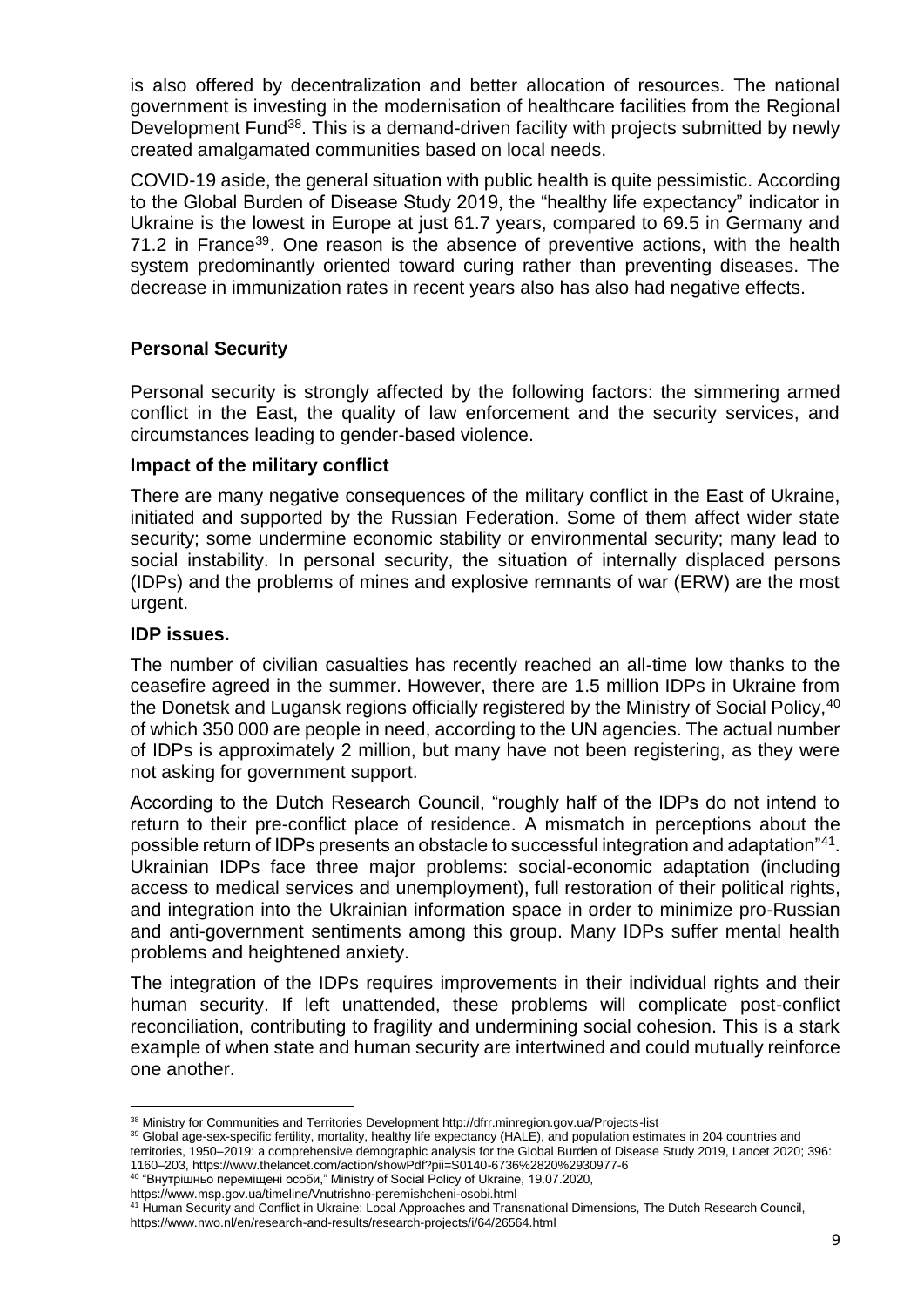#### **Mines and unexploded ordnance**.

According to the United Nations Office for the Coordination of Humanitarian Affairs (OCHA), the number of mine/ERW-related casualties has been growing since 2016 and remains high. <sup>42</sup> Recent data estimates that around 7,000 square kilometres of government-controlled territory and 14,000 square kilometres of the uncontrolled areas have been mined.<sup>43</sup> People living within 20 kilometres of the 'contact line' on both sides face the frequent threat of shelling and the dangers of other life-threatening devices, such as ERW. Mine contamination remains one of the key concerns in Ukraine, with an estimated two million men, women, and children affected in the government-controlled area. According to the International Campaign to Ban Landmines report in 2018, Ukraine ranks fifth worldwide for casualties of landmines and other ERW<sup>44</sup>.

This situation has direct negative effects on people's lives. In addition to casualties, mines restrict access to transport and limit agricultural activities, which are key for food supplies for many households. Adopting new legislation in 2019 that allowed direct donor support for demining activities is having a positive effect. Among others, the German government is providing funding via the Halo Trust. Demining is progressing but moving slowly, with personnel of the Joint Forces Operations reporting demining of 0.43 square kilometres per week. It will take decades to clear Ukraine of mines.

#### **Police, Security Services and Monopoly over the Use of Force**

Public trust in law enforcement bodies remains low, although there is trust in the armed forces and the border guards. In July 2020, those who trusted the police (fully or mostly trust) was 33%. The security services were trusted by 31.1%. Even fewer people trusted the Prosecutor General's Office and the State Investigation Bureau, with both scoring only 14%. At the same time, the armed forces had 65.2% support and the Border Guard Service of Ukraine, 51.7%<sup>45</sup>.

In the areas of armed conflict and in the uncontrolled territories, the problem is exacerbated by the erosion of the state monopoly to ensure law and order. In many cases, both personal and community security could not be guaranteed by the Ukrainian state. Militant groups that exercise control over the grey zone or in occupied Donbas limit people's access to justice and deprive them of the right to defend their rights. COVID-19 restrictions exposed severe gaps in personal security in that area. In one case, a group of people was trapped in a 'grey zone' between checkpoints without explanation and no possibility of returning home.

#### **Gender-based Violence**

Quarantine contributed to an increase in gender-based violence. According to the La Strada organization, during the COVID-19 restrictive measures, there has been a 20% increase in calls to the domestic violence hotline.<sup>46</sup> In 2019, the hotline responded to 115,000 calls.<sup>47</sup>

This serious social issue is aggravated by an increase in gender-based violence in the conflict-affected regions and touches more groups affected by the war. Armed conflict

<sup>-</sup><sup>42</sup> Humanitarian Needs Overview. Ukraine, 2020. United Nations Office for the Coordination of Humanitarian Affairs. 29.01.2020. https://www.humanitarianresponse.info/sites/www.humanitarianresponse.info/files/documents/files/ukraine\_2020\_humanitarian\_n eeds\_overview\_en.pdf

 $43$  Україна сьогодні є однією з найзамінованіших країн світу – нардеп. УНІАН, 16.06.2020,

https://www.unian.ua/war/rozminuvannya-teritoriji-ukrajina-sogodni-ye-odniyeyu-z-nayzaminovanishih-krajin-svitu-novinidonbasu-11038220.html

<sup>&</sup>lt;sup>44</sup> The International Campaign to Ban Landmines. 2018 Landmine Monitor Report. http://www.the-

monitor.org/media/2918780/Landmine-Monitor-2018\_final.pdf

<sup>45</sup> Початок нового політичного року: довіра до соціальних інститутів (липень 2020р.). Razumkov Center. 4.09.2020. https://razumkov.org.ua/napriamky/sotsiologichni-doslidzhennia/pochatok-novogo-politychnogo-roku-dovira-do-sotsialnykhinstytutiv-lypen-2020r

<sup>46</sup> La Strada Україна: домашнє насильство – щось більше, ніж просто сварка. EUAM. 1.06.2020, https://www.euam-

ukraine.eu/ua/news/opinion/la-strada-ukraine-domestic-violence-is-more-than-just-a-quarrel-between-two-people/ <sup>47</sup> Пристрасті за гендером: що заважає Україні ратифікувати Стамбульську конвенцію. 21.05.2020. https://p.dw.com/p/3cZnx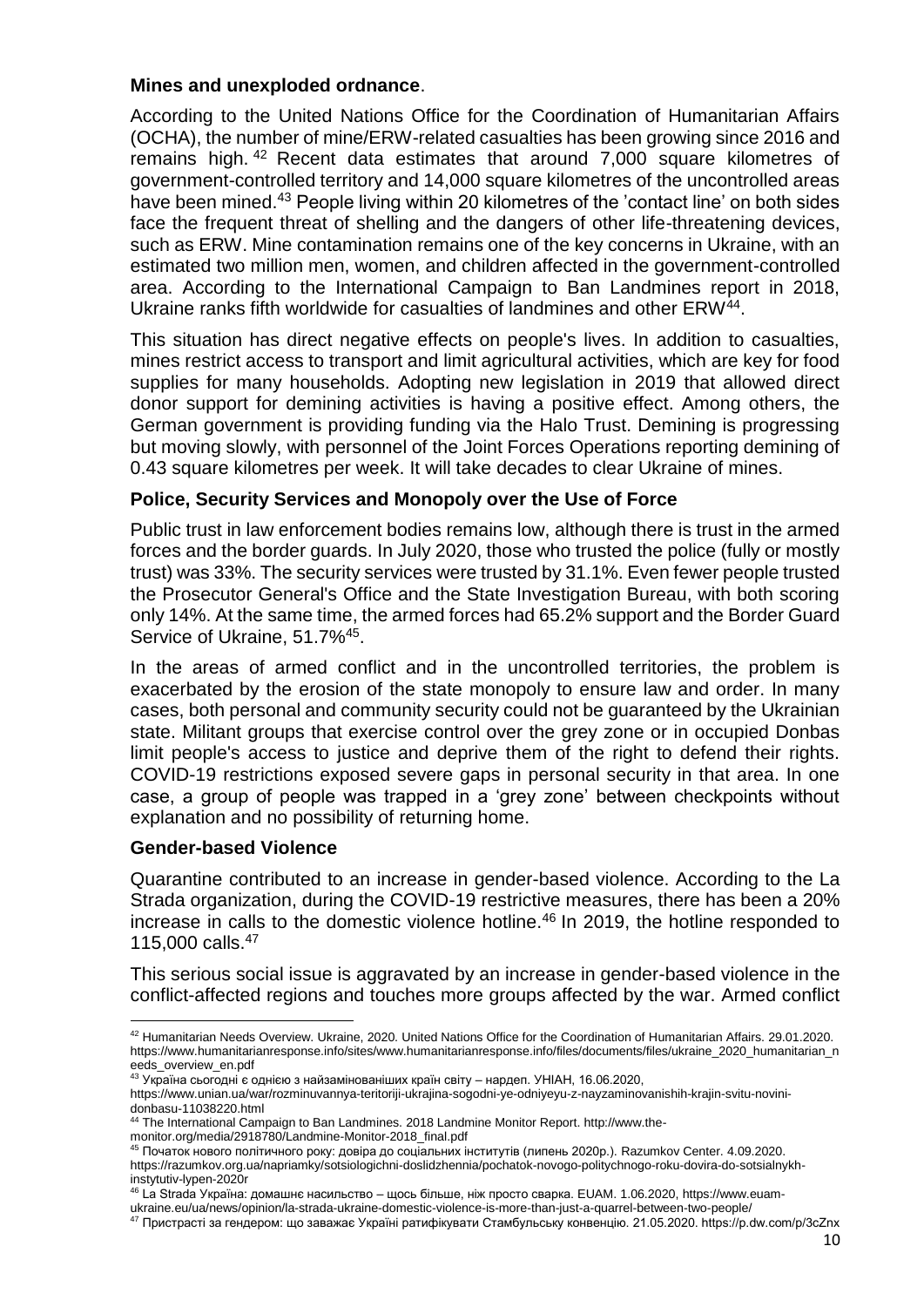increases social tensions in the families of veterans. With increased circulation of unregistered firearms, crime rates are increasing.

Ukraine's response to gender-based violence is ineffective partly because parliament is delaying the ratification of the Istanbul Convention, which was signed in 2011. Both previous and current members of parliament have contributed to the delay. The first attempt to ratify was made in 2016 but did not get enough support from MPs. In May, a public petition filed on the presidential website gathered the 25,000 signatures required to be considered. It appealed for the convention to be ratified. The main groups opposing ratification pointed out that terms such as "gender" and "gender identity" are controversial. The church and many MPs insisted that the wider meaning of "gender" undermines the "natural definition of sex."<sup>48</sup> Supporters of so-called "traditional values" and patriarchal society are also among the active opponents. In this parliament, 307 MPs have created a cross-party group called "For Traditional Values." As a result, they are ready to block the whole convention, which could serve as one of the main legal mechanisms in the prevention and prosecution of gender-based violence.

#### <span id="page-11-0"></span>**Environmental Security**

 $\overline{a}$ 

Ukraine's environment faces many challenges to its sustainability that directly impact millions of citizens. Some of these challenges derive from unmodernised industrial production with high energy consumption and heavy CO2 emissions. Consequently, the climate footprint of the Ukrainian economy is quite large.

Global climate change is also leading to extreme weather conditions, more rain and more dry weather. For the first time in 2020, two tornados were registered in the Donbas region, and Polissia region had a sandstorm. The year was also marked by severe forest fires in the Chernobyl exclusion zone that spread over 100 hectares. The fires have substantially increased the level of radiation in the area, threatening the capital city.

Russian aggression has led to substantial economic decline in the east of Ukraine, resulting in a decrease in energy consumption by the chemical and metallurgical sectors. However, structural problems related to environmental security remain unresolved. Various regions of Ukraine are affected in different ways.<sup>49</sup> The south and east of Ukraine are impacted by high CO2 emissions and methane gas (with Dnipro and Donetsk oblasts leading in emissions) and increased temperatures.

Ukraine has a high mortality rate due to ambient air pollution, but fossil fuel remains the dominant source of energy. Increased rates of precipitation are having a greater impact in the west and north. The south is likely to suffer flooding due to rising sea levels. Deforestation causes serious flooding in oblasts alongside the Carpathian mountains, where illegal logging is a major problem. In the most recent flooding in June 2020, over 22,000 homes were damaged or destroyed.

Ukraine is a leading agricultural producer and the livelihoods of millions depend on income from farming. Many farming companies do not adhere to the norms of environmentally safe farming. With extensive use of pesticides and overexploitation of land, this natural resource could be quickly depleted. Already, many regions, especially in the south and east of Ukraine, face water supply problems. After Russia's annexation of Crimea, water supply to the occupied Crimea is a real humanitarian issue, where farming is highly water-intensive. With increased militarisation of the peninsula, scarce

<sup>48</sup> Пристрасті за гендером: що заважає Україні ратифікувати Стамбульську конвенцію. 21.05.2020. https://p.dw.com/p/3cZnx <sup>49</sup> Аналітичний звіт про базове дослідження стану та напрямів розвитку екологічної політики. January 2019, https://www.irf.ua/wp-content/uploads/2019/12/baseline-research\_report\_publishing-dec-2019.pdf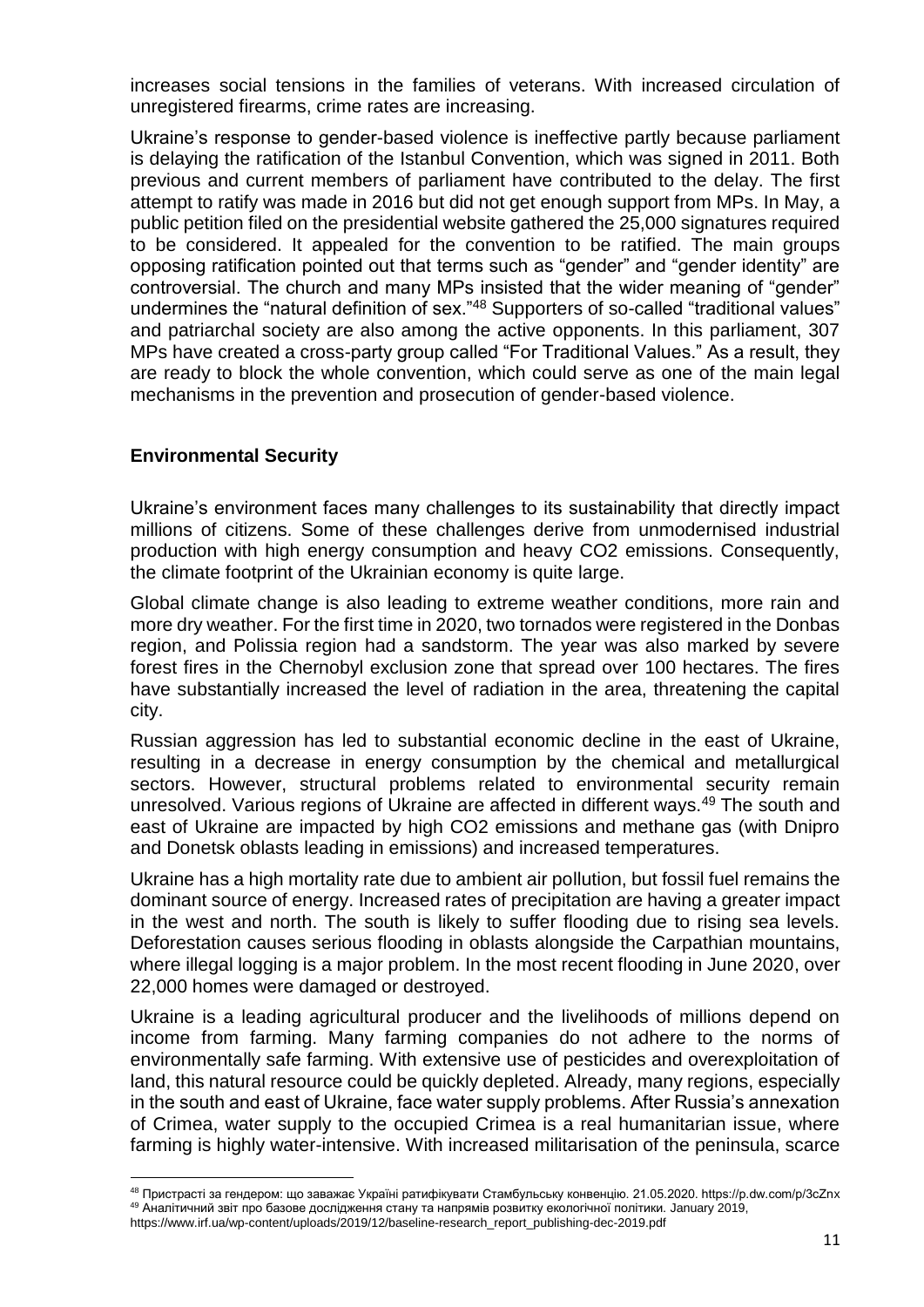water resources are being used to supply an increasing number of military bases.

The conflict in Donbas and the Russian occupation of Crimea create new environmental hazards. Some of these are the consequences of hostile activities, and some are due to pure ignorance and lack of good governance. According to the OSCE, hostilities in eastern Ukraine have harmed the environment. The crisis brings a significant increase in the risk of incidents at industrial and infrastructure facilities.<sup>50</sup> The latest fires in Lugansk region are a vivid example of the indirect risks. Due to sporadic shelling from the uncontrolled territories, dry trees along the contact line ignited, leading to 146 wildfires in Luhansk region across 9,300 hectares, which caused 11 deaths.<sup>51</sup>

The negative environmental impact of building the Kerch Bridge is threatening the livelihoods of communities along the Black Sea and Azov Sea. The bridge structure lowers the sea level in the strait and affects the exchange of water between the two seas, which threatens the ecosystem balance. This will consequently affect many species, including industrial fishing varieties that are key for the prosperity of local communities.<sup>52</sup>

Maritime environment protection has always received little attention since Ukraine's independence. After the annexation of Crimea, Ukraine de-facto lost control over its territorial waters around the peninsula. This means it cannot monitor the situation and fulfil its obligations under the Black Sea Convention. This situation could lead to uncontrolled pollution, difficulties with fishing, a decrease in water quality and water pollution due to irresponsible shipping.

Zelenskyy's government stressed the high importance of environmental security in the new National Security Strategy, but his capacity to deliver on current and future environmental policies remains low. To date, Ukraine has only made baby steps towards increasing its share of renewable energy, which is currently at eight per cent<sup>53</sup>. But Kyiv's ambition to bring its environmental policies into line with the European Green Deal opens up a space for a greater focus on these issues and could lead to modernisation of the economy under a green agenda.

#### <span id="page-12-0"></span>**Conclusion**

Ukrainians suffer from quite high levels of human insecurity, especially regarding health, economic, and personal security. The conditions for citizens deteriorate the closer they live to the contact line of the conflict in Donbas. Despite the lack of information about the real conditions in the occupied Donbas and Crimea, sporadic reports and monitoring by human rights groups reveal grave violations of political security, especially the rights of pro-Ukrainian citizens and Crimean Tatars. The persisting humanitarian crisis in Donbas impacts millions of people who face a lack of food and access to healthcare and suffer from psychological trauma. They face risks to their lives due to the frequent ceasefire violations and the thousands of square kilometres affected by unexploded ordnance.

Heightened insecurity, especially the lack of economic prosperity and personal security, impedes the development of social capital in Ukraine. Citizens are overwhelmed and juggle various jobs to provide for their families. The state of insecurity makes it more difficult to focus on goals of personal achievement and community development, with

<sup>-</sup><sup>50</sup> Environmental activities. OSCE, 2020, https://www.osce.org/project-coordinator-in-ukraine/environmental-activities

<sup>51</sup> Death toll from wildfires in Luhansk region grows to 11 (Video). 01.10.2020. UNIAN: https://www.unian.info/society/disasterdeath-toll-from-wildfires-in-luhansk-region-grows-to-11-11167529.html

<sup>52</sup> Керченський міст знищить Чорне море, 3.10.2017, http://epl.org.ua/environment/kerchenskyj-mist-znyshhyt-azovske-more/ <sup>53</sup> [https://www.unian.ua/economics/energetics/chastka-vidnovlyuvanoji-energetiki-na-rinku-zrosla-do-8-shcho-stanovit-26](https://www.unian.ua/economics/energetics/chastka-vidnovlyuvanoji-energetiki-na-rinku-zrosla-do-8-shcho-stanovit-26-groshovogo-obigu-nkrekp-novini-sogodni-10984802.html) [groshovogo-obigu-nkrekp-novini-sogodni-10984802.html](https://www.unian.ua/economics/energetics/chastka-vidnovlyuvanoji-energetiki-na-rinku-zrosla-do-8-shcho-stanovit-26-groshovogo-obigu-nkrekp-novini-sogodni-10984802.html)